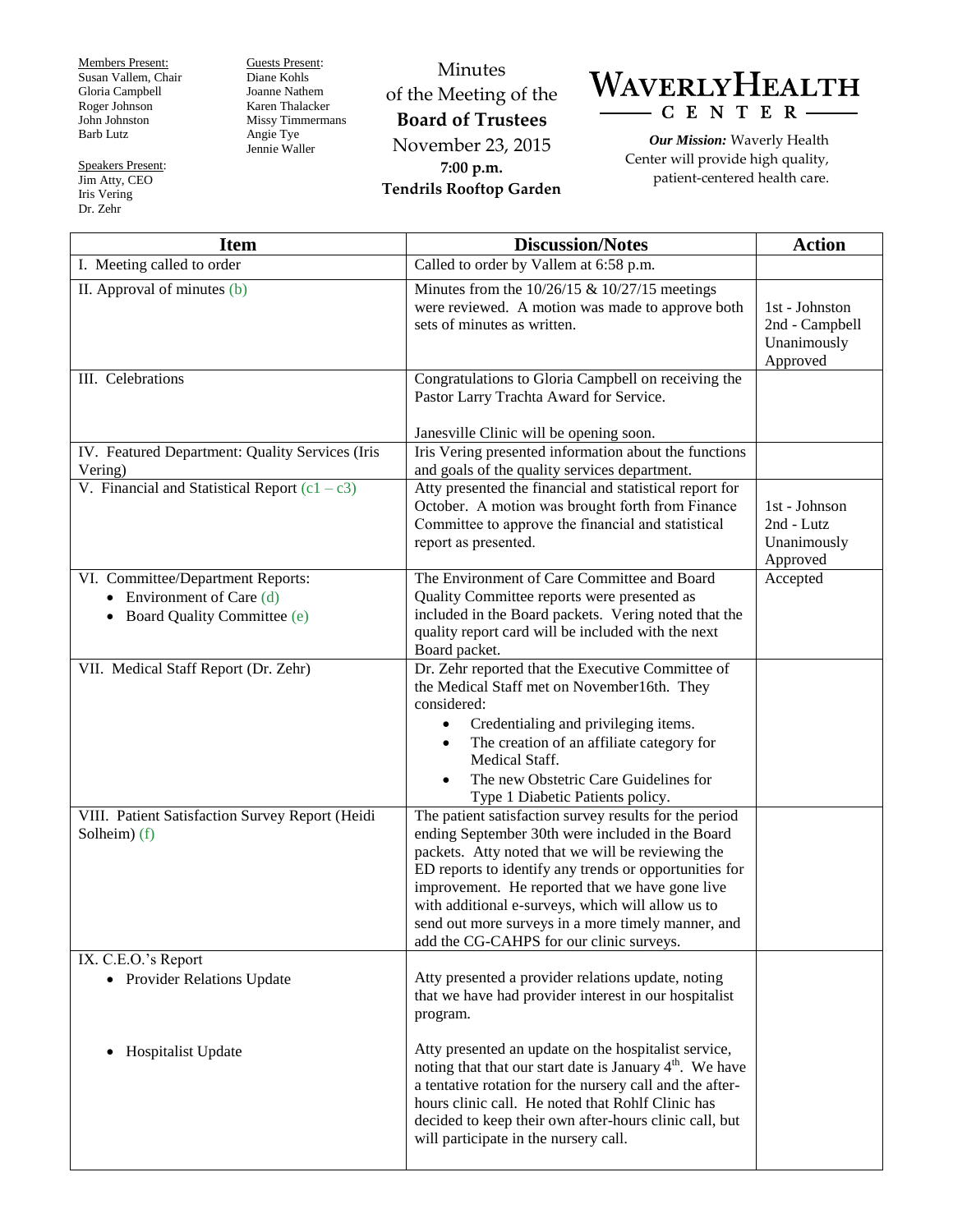| <b>Strategic Planning</b><br>Janesville Clinic<br>$\bullet$                                                                                                                                                                                                                                                                                                                                                                                                                                                                                                                                                                                                                                                                                                                                        | Atty presented an update on the strategic plan. He<br>noted that the Directors met off-site on October 30 <sup>th</sup><br>to review progress. He stated that they will continue<br>to meet bi-monthly to monitor progress on the<br>strategic plan goals and report back to the Board.<br>Atty reported that the Janesville Clinic is scheduled<br>to open on December $1st$ . A community open house<br>will be held on December $3^{rd}$ from $4 - 5:30$ p.m. |                                                            |
|----------------------------------------------------------------------------------------------------------------------------------------------------------------------------------------------------------------------------------------------------------------------------------------------------------------------------------------------------------------------------------------------------------------------------------------------------------------------------------------------------------------------------------------------------------------------------------------------------------------------------------------------------------------------------------------------------------------------------------------------------------------------------------------------------|------------------------------------------------------------------------------------------------------------------------------------------------------------------------------------------------------------------------------------------------------------------------------------------------------------------------------------------------------------------------------------------------------------------------------------------------------------------|------------------------------------------------------------|
| IHA Transparency Initiative (g)<br>٠                                                                                                                                                                                                                                                                                                                                                                                                                                                                                                                                                                                                                                                                                                                                                               | Atty presented the Iowa Hospital Principles for<br>Transparency. A motion was made to adopt the<br>principles as presented.                                                                                                                                                                                                                                                                                                                                      | 1st - Campbell<br>2nd - Johnson<br>Unanimously<br>Approved |
| X. Old Business                                                                                                                                                                                                                                                                                                                                                                                                                                                                                                                                                                                                                                                                                                                                                                                    |                                                                                                                                                                                                                                                                                                                                                                                                                                                                  |                                                            |
| XI. New Business                                                                                                                                                                                                                                                                                                                                                                                                                                                                                                                                                                                                                                                                                                                                                                                   |                                                                                                                                                                                                                                                                                                                                                                                                                                                                  |                                                            |
| <b>Request for Privileges:</b><br>٠<br>Gregory Schilero, MD - Locums/<br>Consulting, CVMS, Pulmonary<br>Medicine<br>Tricia Thompson, ARNP - Ancillary,<br>٠<br>CVMS, Facial Plastic &<br>Reconstructive<br>Surgery/Otolaryngology<br>Hanumantha Kolusu, MD - Active,<br>٠<br>Wapiti Medical Group,<br>Hospitalist/Family Practice<br>James Vodvarka, DO - Active,<br>Wapiti Medical Group,<br>Hospitalist/Family Practice<br>Mary Wendt, MD - Active, Wapiti<br>Medical Group, Hospitalist/Family<br>Practice<br>Donna Defilippo, DO - Active,<br>Wapiti Medical Group,<br>Hospitalist/Family Practice<br>Kathleen Heise, ARNP - Active,<br>WHC, Family Practice/ENT<br>Privilege Update:<br>٠<br>Courtney Bochmann, DO - Active,<br>WHC, Family Practice<br>Clay Dahlquist, DO - Active WHC,<br>٠ | Privileging items were presented as individually<br>listed at left. All files have been reviewed by the<br>Executive Committee of the Medical Staff. The<br>Executive Committee recommends approval. A<br>motion was made to approve all privileging items as<br>individually considered and recommended by the<br>Executive Committee of the Medical Staff.                                                                                                     | 1st - Johnston<br>2nd - Johnson<br>Unanimously<br>Approved |
| <b>Family Practice</b><br>Provisional Appointment to Medical<br>٠<br>Staff:                                                                                                                                                                                                                                                                                                                                                                                                                                                                                                                                                                                                                                                                                                                        |                                                                                                                                                                                                                                                                                                                                                                                                                                                                  |                                                            |
| David Congdon, MD - Ancillary,<br>CVMS, Facial Plastic &<br>Reconstructive<br>Surgery/Otolaryngology<br>Crystal Wilken, ARNP - Ancillary,<br>٠<br>CVMS, Facial Plastic &<br>Reconstructive<br>Surgery/Otolaryngology<br>Warren Spencer, MD - Consulting,<br>٠<br>Radiology, RCI                                                                                                                                                                                                                                                                                                                                                                                                                                                                                                                    |                                                                                                                                                                                                                                                                                                                                                                                                                                                                  |                                                            |
| Change of Status from Courtesy-                                                                                                                                                                                                                                                                                                                                                                                                                                                                                                                                                                                                                                                                                                                                                                    |                                                                                                                                                                                                                                                                                                                                                                                                                                                                  |                                                            |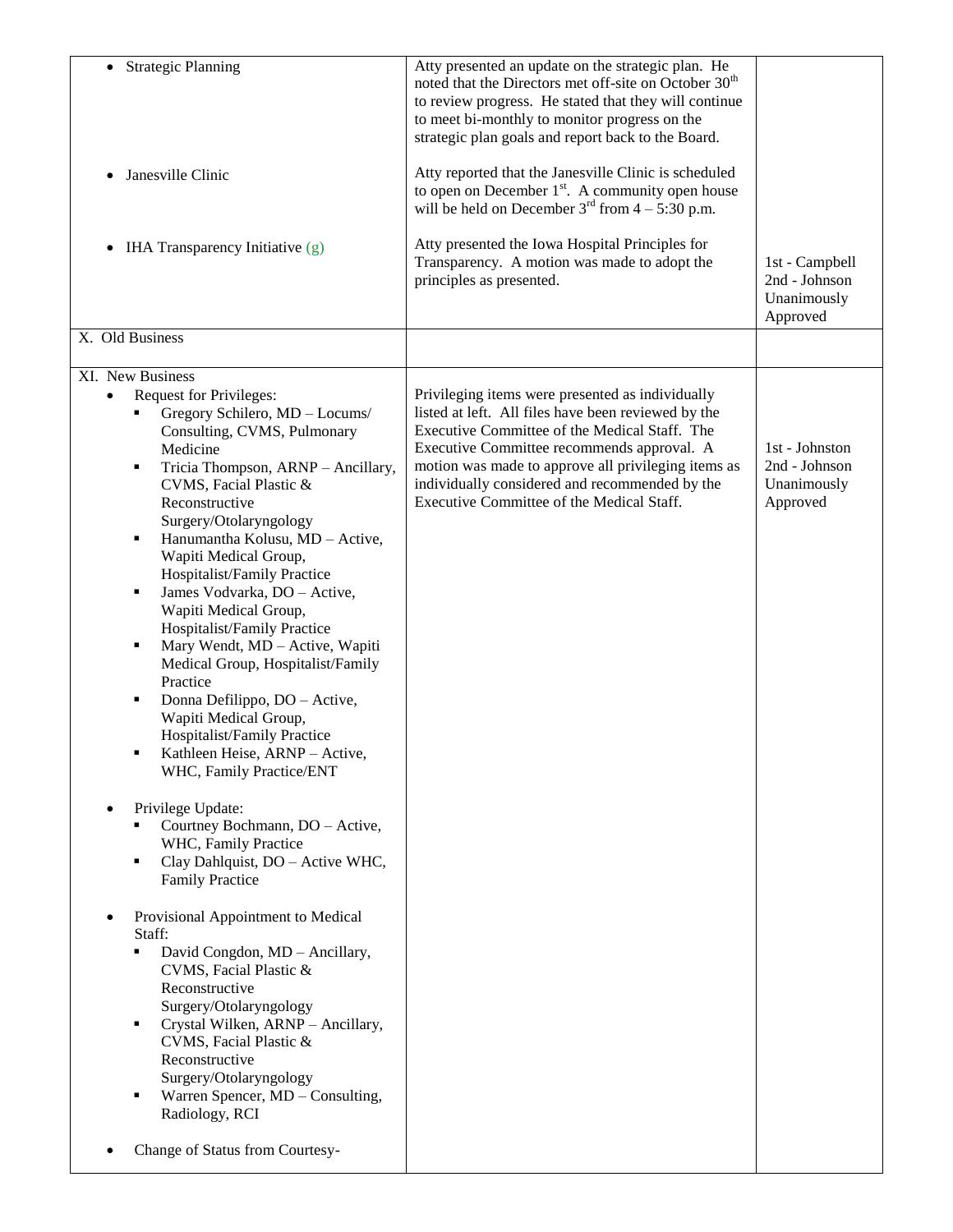|                     | Provisional to Regular Status:<br>Benjamin Mason, MD - Courtesy,<br>Ophthalmology, Wolfe Clinic                                                                                                                                 |                                                                                                                                                                                                                                                                                                                                                                                                                                                                       |                                                         |
|---------------------|---------------------------------------------------------------------------------------------------------------------------------------------------------------------------------------------------------------------------------|-----------------------------------------------------------------------------------------------------------------------------------------------------------------------------------------------------------------------------------------------------------------------------------------------------------------------------------------------------------------------------------------------------------------------------------------------------------------------|---------------------------------------------------------|
| $\bullet$<br>٠<br>٠ | Resignations from Medical Staff:<br>Jeffrey Clark, DO - Courtesy,<br>CVMS, Orthopedic Surgery<br>Brenda Cooper, ARNP - Courtesy,<br><b>CVMS</b> , Nurse Practitioner<br>Bethany Stevens, ARNP - Active,<br>WHC, Family Practice |                                                                                                                                                                                                                                                                                                                                                                                                                                                                       |                                                         |
|                     | New/Revised Policies & Procedures:<br>Obstetric Care Guidelines for Type 1<br>Diabetic Patients (h)                                                                                                                             | The new policy listed at left was presented for<br>review as included in the Board packets. The policy<br>has been reviewed by the Executive Committee of<br>the Medical Staff and is recommended for approval.<br>A motion was made to approve the policy as written.                                                                                                                                                                                                | 1st - Johnson<br>2nd - Lutz                             |
|                     | Finance Committee (i)                                                                                                                                                                                                           | Atty reported that the Finance Committee met on<br>November 18th. Minutes from the meeting were<br>included in the Board packet.                                                                                                                                                                                                                                                                                                                                      | Unanimously<br>Approved                                 |
|                     | Capital Request - LifePak -<br>Ambulance                                                                                                                                                                                        | Nathem presented a budgeted capital request for (2)<br>Physio Control Lifepak 15s at a cost not to exceed<br>\$32,476.89 each (including trade-in credit for older<br>units).                                                                                                                                                                                                                                                                                         |                                                         |
|                     | Capital Request - LifePak -<br><b>Emergency Department</b>                                                                                                                                                                      | Nathem presented a budgeted capital request for a<br>Lifepak 15 Defibrillator at a cost not to exceed<br>\$32,476.89.                                                                                                                                                                                                                                                                                                                                                 |                                                         |
|                     |                                                                                                                                                                                                                                 | A motion was made to approve both capital requests<br>as presented.                                                                                                                                                                                                                                                                                                                                                                                                   | $1st - Lutz$<br>2nd - Johnson<br>Unanimously            |
|                     | Capital Purchase FYI - Precor<br>Treadmill \$6320                                                                                                                                                                               | Nathem noted the capital item listed at left that is<br>under the Board approval threshold. She reported<br>that we have an opportunity to purchase a<br>refurbished model at a significant cost savings that<br>would be covered in full by donations.                                                                                                                                                                                                               | Approved                                                |
|                     | Capital Request - Nurse Call System                                                                                                                                                                                             | Atty presented a capital request for an addition to the<br>nurse call system project. He reported that the<br>project was bid to replace the existing system, and<br>the quote did not include areas that the nurse call<br>system is not currently available in, but needs to be<br>added to. A motion was made to approve the<br>addition to the nurse call system at a cost not to<br>exceed \$21,000.                                                             | 1st - Campbell<br>2nd - Lutz<br>Unanimously<br>Approved |
|                     | <b>Charity Care</b>                                                                                                                                                                                                             | There were no applications for charity care.                                                                                                                                                                                                                                                                                                                                                                                                                          |                                                         |
|                     | Planetree Update                                                                                                                                                                                                                | No report.                                                                                                                                                                                                                                                                                                                                                                                                                                                            |                                                         |
| ٠                   | <b>Information Systems Update</b>                                                                                                                                                                                               | Atty presented an information systems update. He<br>provided background information on the unified<br>medical record opportunity we have been<br>considering. He reported on the site visit and<br>feedback from providers, front-line staff, and<br>managers. He identified some outstanding issues<br>that could impact our decision to proceed with the<br>project. He will be getting further clarification and<br>information. The consensus of the Board was to |                                                         |